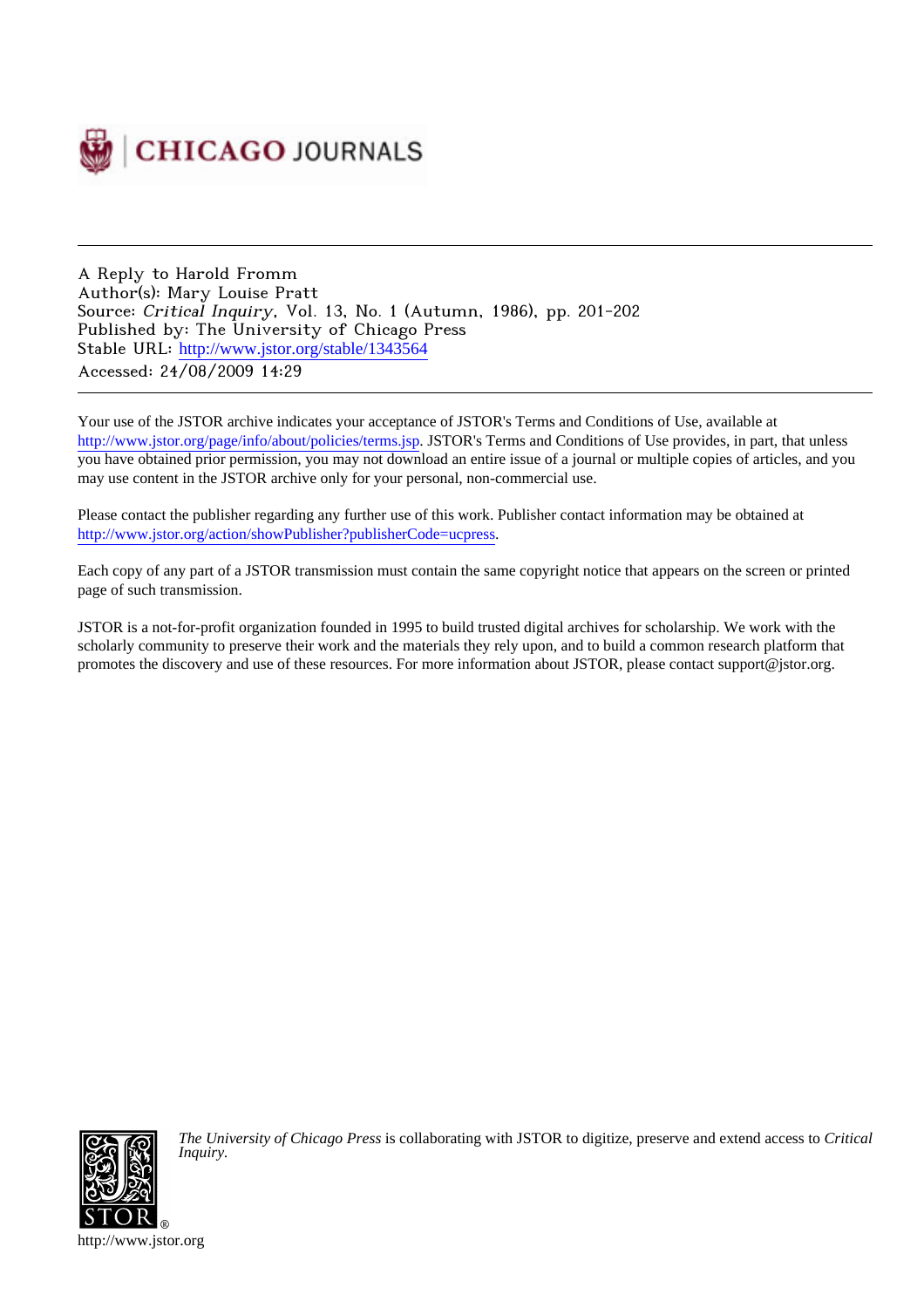## **Critical Response**

## **VI**

## **A Reply to Harold Fromm**

## **Mary Louise Pratt**

**Harold Fromm argues that my essay exemplifies a kind of academic colonization, a form of exploitation in which raw material (in this case travel books) is processed into prestige, money, and influence. Other writers, including Foucault, have used this metaphor of colonization to describe intellectual expansionism in the academy, the apparent momentum toward bringing more and more of the world into the academy's purview. I imagine there are few humanists who have not questioned their work along these lines, who have not felt a twinge at the thought that they are building their fame and fortune (or at least their livelihood) on the work of others or acquiring professional capital by opening up previously unscrutinized territories.** 

**Though I doubt it has put a Rolls Royce in anybody's garage, the criticism industry is a reality not to be overlooked. Academics have a responsibility to stay self-aware and self-critical about their own and their profession's interests. All academic activity has a careerist dimension, but it obviously cannot be explained by that dimension alone, and in this sense Fromm's point is simply reductive. But of course it is not all academic activity that Fromm is objecting to, only some and notably mine.** 

**The image of academic colonization suggests one has stepped beyond some legitimate borders and laid claim to territory rightfully inhabited by others. Whose world was invaded by my essay, or by the "Race," Writing, and Difference issue in general? Mr. Fromm's, evidently. Fromm wants a world where words stand still and refer, and don't get changed. In particular, to use his own examples, he wants a world where blacks** 

**Critical Inquiry 13 (Autumn 1986)** 

**<sup>? 1986</sup> by The University of Chicago. 0093-1896/86/1301-0014\$01.00. All rights reserved.**